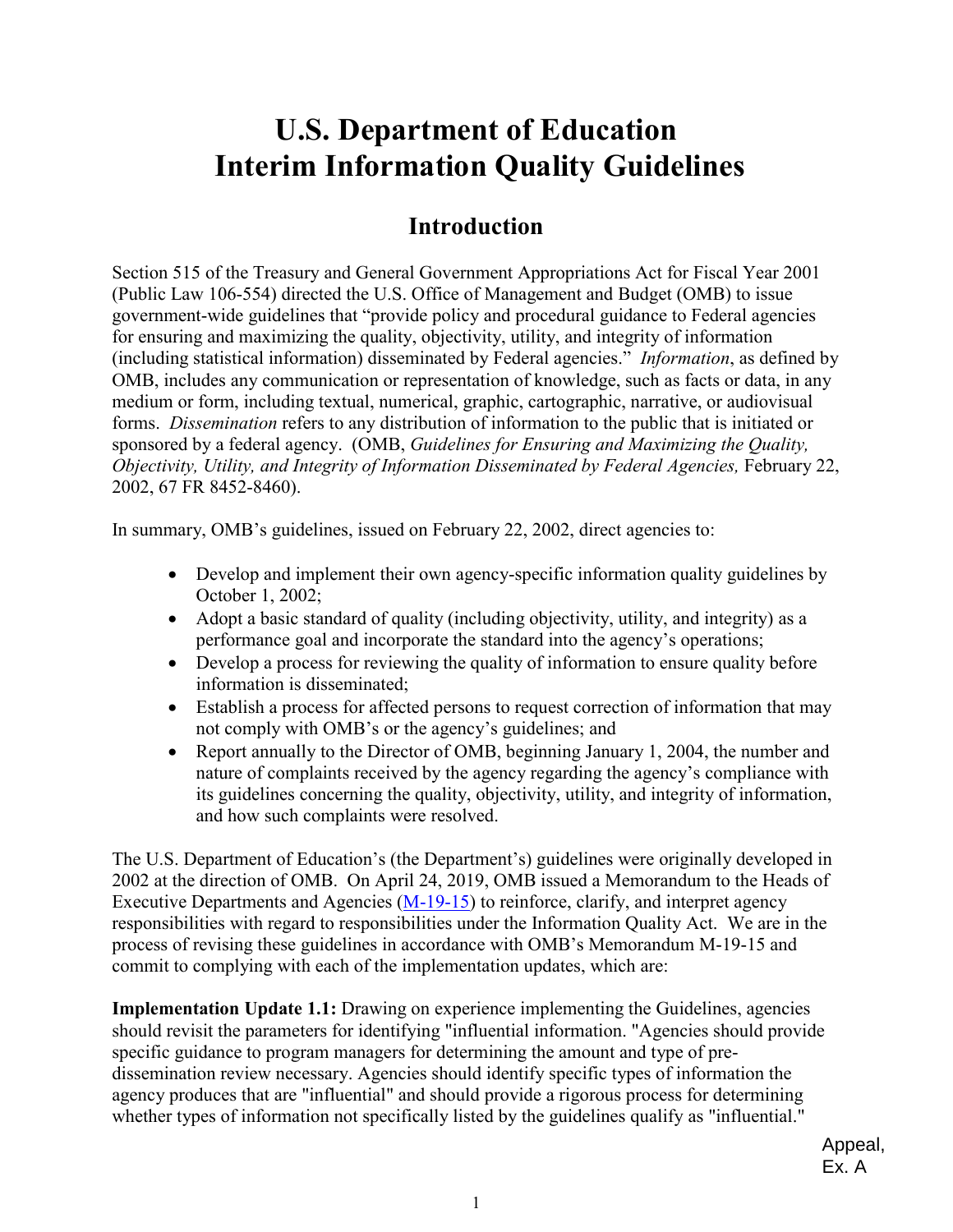**Implementation Update 1.2:** When using scientific information, including third-party data or models, to support their policies, agencies must ensure compliance with the requirements of OMB's Information Quality Bulletin for Peer Review.

**Implementation Update 1.3:** When conducting peer review, agencies should ensure reviewers are asked to evaluate the objectivity of the underlying 4ata and the sensitivity of the agency's conclusions to analytic assumptions.

**Implementation Update 1.4:** When influential information that has been peer reviewed changes significantly (e.g., as a result of the peer reviewer comments, additional agency analysis, or further consideration), the agency should conduct a second peer review.

**Implementation Update 2.1:** When an agency makes information originally collected or developed by other Federal agencies available to the public in a cross-agency dissemination, each agency is responsible for the quality of the information they contribute, and that responsibility should be clearly communicated to the public.

**Implementation Update 2.2:** Agencies should provide the public with sufficient documentation about each dataset released to allow data users to determine the fitness of the data for the purpose for which third parties may consider using it. Robust practices may include developing a standard template or framework that provides data users with the relevant information. Safeguarding privacy and confidentiality is vital in the context of open data.

**Implementation Update 2.3:** Agencies should consider the potential for using existing data sources from both inside and outside the agency for statistical and research purposes, while protecting privacy and confidentiality.

**Implementation Update 2.4:** When designing or improving data collection systems, Departments should actively solicit comment from their statistical, research, and evaluation agencies about potential downstream uses. Agencies should describe such uses in the Information Collection Request submitted to OMB for review under the PRA.

**Implementation Update 2.5:** If agencies are considering secondary analysis of data that includes personally identifiable information, the agencies should coordinate with their Senior Agency Official for Privacy to meet all privacy requirements and manage privacy risks.

**Implementation Update 2. 6:** Agencies should develop procedures for clearly documenting and communicating the quality of administrative data that have the potential to be used for statistical purposes.

**Implementation Update 3.1:** Consistent with the Office of Science and Technology Policy's 2010 Memorandum for the Heads of Executive Departments and Agencies: Scientific Integrity, agencies should ensure that influential information is communicated transparently by including a clear explication of underlying assumptions, accurate contextualization of uncertainties, and a description of the probabilities associated with both optimistic and pessimistic projections, including best-case and worst-case scenarios.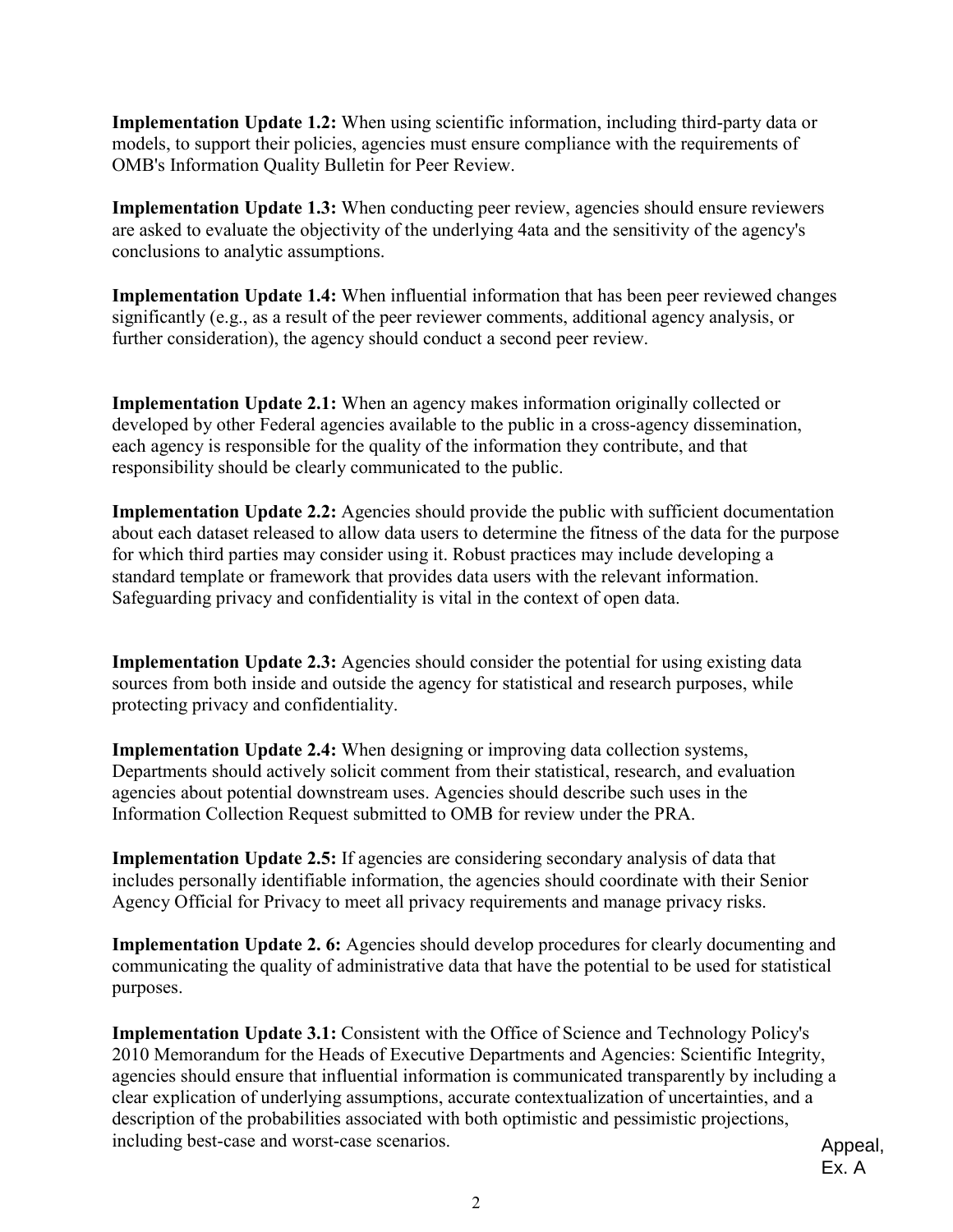**Implementation Update 3.2:** When an agency has performed analysis using a specialized set of computer code, the computer code used to process it should be made available to the public for further analysis, if consistent with applicable law and policy.

**Implementation Update 3.3:** Agencies should ensure that when using non-government sources to create influential information they communicate to the public sufficient information on the characteristics of the data and analysis, including its scope (e.g., temporal or demographic), generation protocols, and any other information necessary to allow-the public to reproduce the agencies' conclusions.

**Implementation Update 3.4:** Agencies should prioritize increased access to the data and analytic frameworks (e.g., models) used to generate influential information. All data disclosures must be consistent with statutory, regulatory, and policy requirements for protections of privacy and confidentiality, proprietary data, and confidential business information.

**Implementation Update 3.5:** Agencies should explore methods that provide wider access to datasets while reducing the risk of disclosure of personally identifiable information. In particular, tiered access offers promising ways to make data widely available while protecting privacy. Implementation of such approaches must be consistent with principles for ethical governance, which include employing sound data security practices, protecting individual privacy, maintaining promised confidentiality, and ensuring appropriate access and use.

**Implementation Update 4.1:** Agencies should revise their procedures to reflect more realistic timelines for RFCs. Revised procedures should, at minimum, provide that agencies will not take more than 120 days to respond to an RFC without the concurrence of the party that requested the request for correction.

**Implementation Update 4.2:** In its response to an RFC, agencies should not opine on the requestor 's or the agency's policy position.

**Implementation Update 4.3:** The agency response should contain a point-by-point response to any data quality arg11ments contained in the RFC and should refer to a peer review that directly considered the issue being raised, if available.

**Implementation Update 4.4:** Agencies should share draft responses to RFCs and appeals with OMB prior to release to the requestor for assessment of compliance with the above norms.

**Implementation Update 4.5:** To ensure the integrity of the appeals process, agencies should ensure that those individuals reviewing and responding to the appeals request were not involved in the review and initial response to the RFC.

# **Background**

Information quality is important to the Department of Education because educators, researchers, policymakers, and the public use information that the Department disseminates for a variety of purposes**.** Thus, it is important that the information the Department disseminates be accurate and reliable.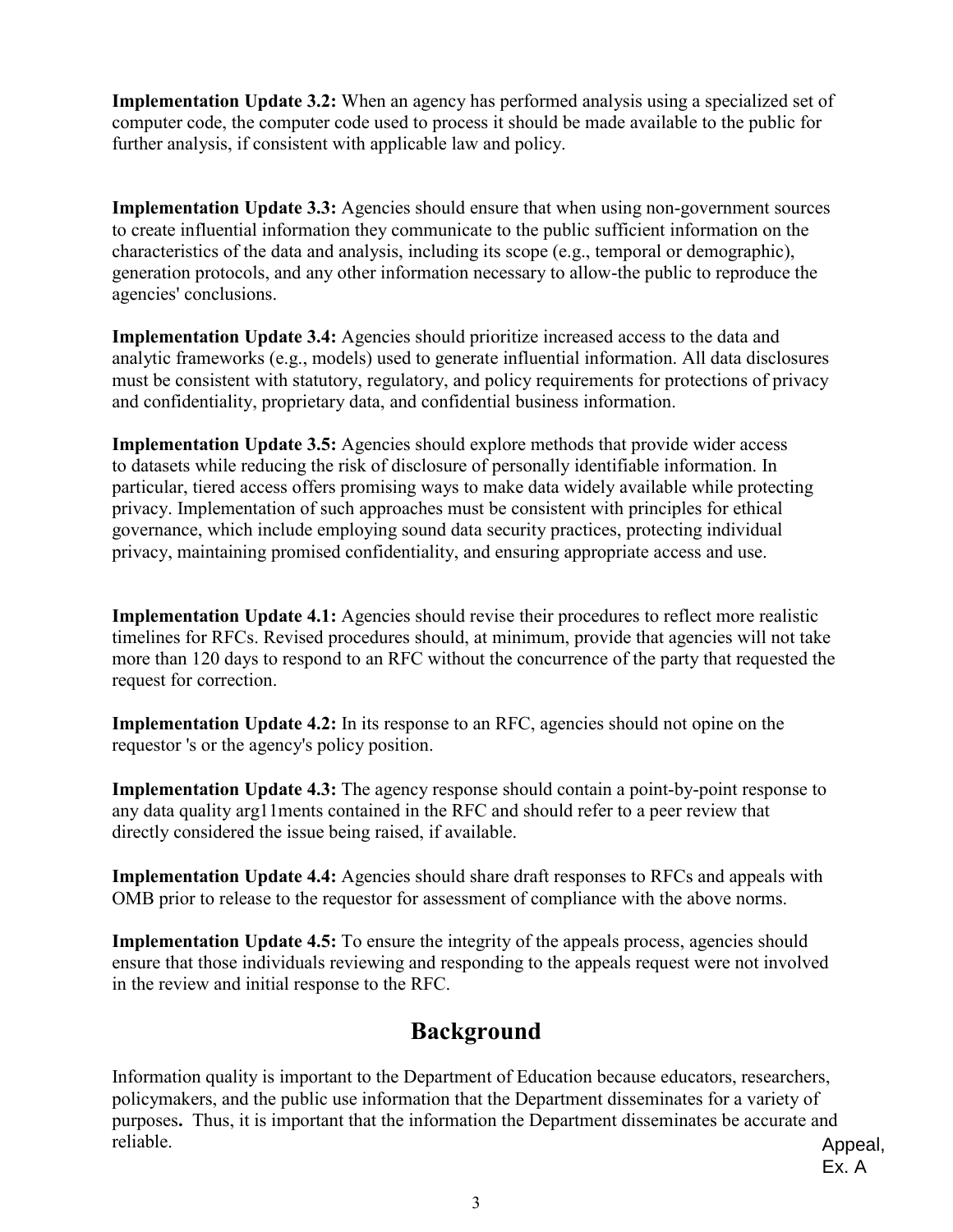The Department's Strategic Plan emphasizes the importance of information quality. For example, goal four of the six strategic goals is to "Transform Education into an Evidence-based Field." Under this goal, the Department seeks "to ensure that research funded or published by the Department is of the highest quality." The Department places priority on ensuring "… that highquality research – whether or not it is funded by the Department – is synthesized, publicized, and disseminated widely."

The Department also relies on high quality information in the administration of its grant programs. For example, Objective 1.1 under the Strategic Plan requires the Department to "…link federal education funding to accountability for results." Consequently, programs that cannot demonstrate evidence of effectiveness will be candidates for reform or elimination. High quality information is required to demonstrate evidence of effective programs. To make sound decisions, the Department intends to accept and use only information that is accurate and reliable**.** 

 programs, and services. The Department also disseminates profiles of the learner populations To serve the public, the Department of Education prepares and disseminates information products that describe the condition of American education and the Department's policies, served by Department programs, evaluations of Department programs, and research products describing what works in American education. In addition, the Department reports statistical data describing the educational achievement, attainment, and the demographic and socioeconomic characteristics of America's students; the characteristics of the education labor force in the United States; the financing of education in the United States; and international comparisons of education systems and their students. The Department disseminates most of its information products in both printed and electronic formats, as well as in oral presentations. Many information products are announced on the Department's Web site (<www.ed.gov>), where they can be accessed and downloaded.

# **Purpose and Scope**

and obtain, where appropriate, correction of information not complying with the Guidelines. do not create any private right of action to be used by any party against the government in a court Consistent with the guidance from OMB**,** the Department of Education's Information Quality Guidelines (Guidelines) described below reflect the Department's policy and procedures for reviewing and substantiating the quality of information it disseminates, (*e.g*., reports, studies, and summaries), as well as provide an administrative mechanism allowing affected persons to seek These Guidelines, along with those issued by OMB, represent a performance goal for the Department and are intended only to improve the internal management of the Department. They of law or in an administrative hearing.

The Guidelines are applicable to information that the Department of Education disseminates on or after October 1, 2002, including the review of information to ensure quality before it is disseminated to the public. Some previously released information products continue to be used for decision-making or are relied upon by the Department and the public as official, authoritative, government information; this information is, in effect, constantly being redisseminated and are thus subject to these Guidelines. Previously released information products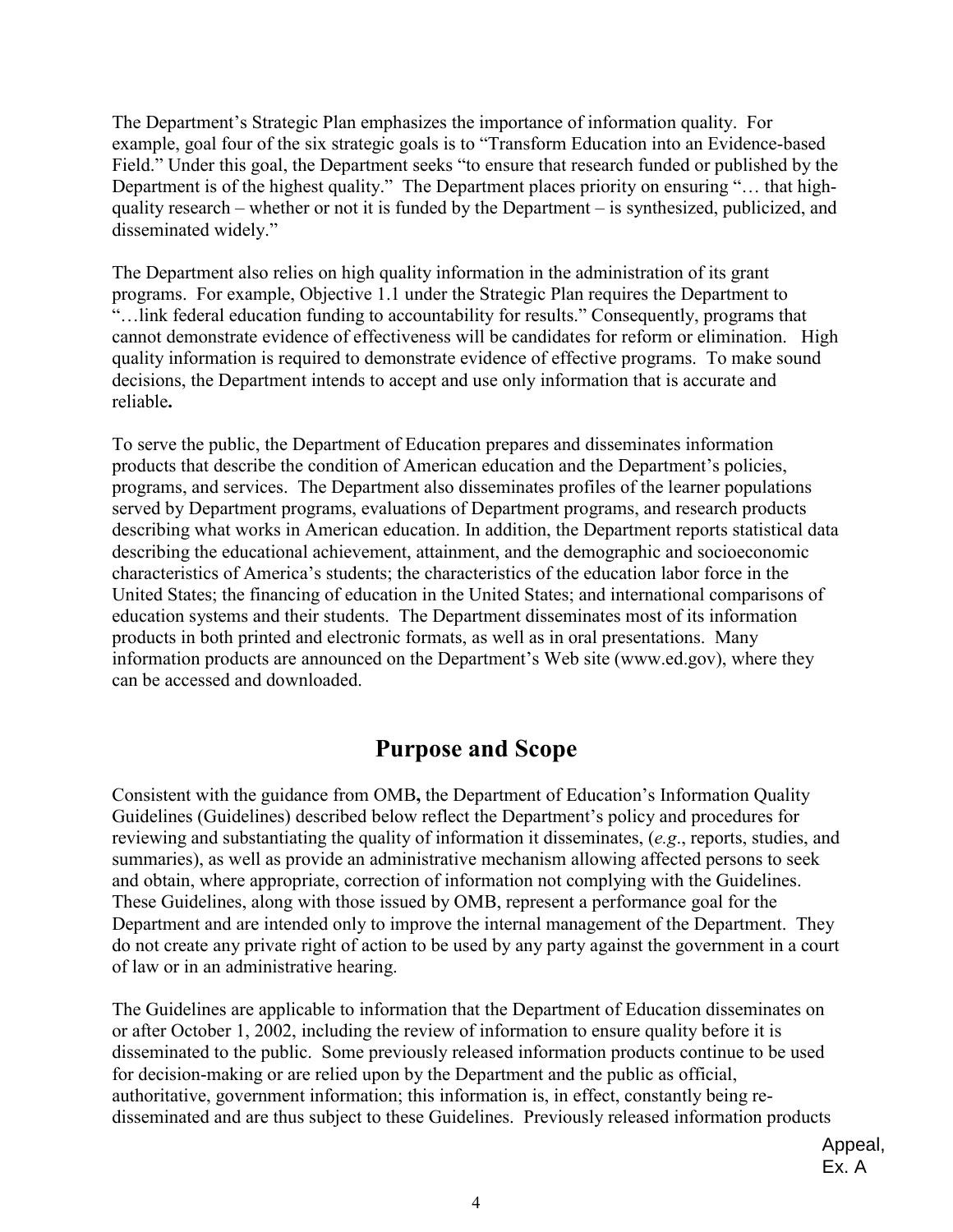that do not meet these criteria are considered archived information and thus are not subject to these Guidelines.

In addition, individual offices within the Department of Education may have more detailed guidelines that are tailored to specific information needs. An example of program-specific guidelines are the National Center for Education Statistics (NCES) Statistical Standards, which may be accessed at the following url: **<http://nces.ed.gov/statprog/>**. Other individual offices within the Department of Education also may develop guidelines tailored to their specific needs; however, individual office guidelines would be consistent with the Department of Education Guidelines described below.

 into four categories: Under these Guidelines, information disseminated by the Department of Education is divided

- *General Information about Education Programs*, such as fact sheets, descriptions of programs and services and guidance on who is eligible and how and where to apply for services or assistance. General information might also include public service reports on evaluations of specific programs and services, and descriptions of findings.
- *Research Studies and Program Evaluation Information*, such as detailed reports of research findings and methodologies and technical reports describing the procedures employed and the results of program evaluations.
- *Administrative and Program Data*, such as aggregates of records from schools, school districts, and states.
- purpose surveys that are designed to fill data gaps or information needs. • *Statistical Data*, such as data collections of nonadministrative data and special

 These Guidelines, however, do not govern all information of the Department, nor do they cover all information disseminated by the Department. For example, the Guidelines generally **do not cover**:

- Internal information such as employee records;
- Internal procedural, operational, or policy manuals prepared for the management and operations of the Department of Education that are not primarily intended for public dissemination;
- • Information collected or developed by the Department that is not disseminated to the public, including documents intended only for inter-agency or intra-agency communications;
- Research findings and other information published by grantees, unless the Department –
	- o Represents, uses, or relies upon the information as the official position of the Department, or in support of the official position of the Department;
	- o Has authority to review and approve the information before release; or
	- o Directs that the information be disseminated;
- Opinions that are clearly identified as such, and that do not represent facts or the agency's views;
- Electronic links to information on other Web sites;
- Correspondence with individuals;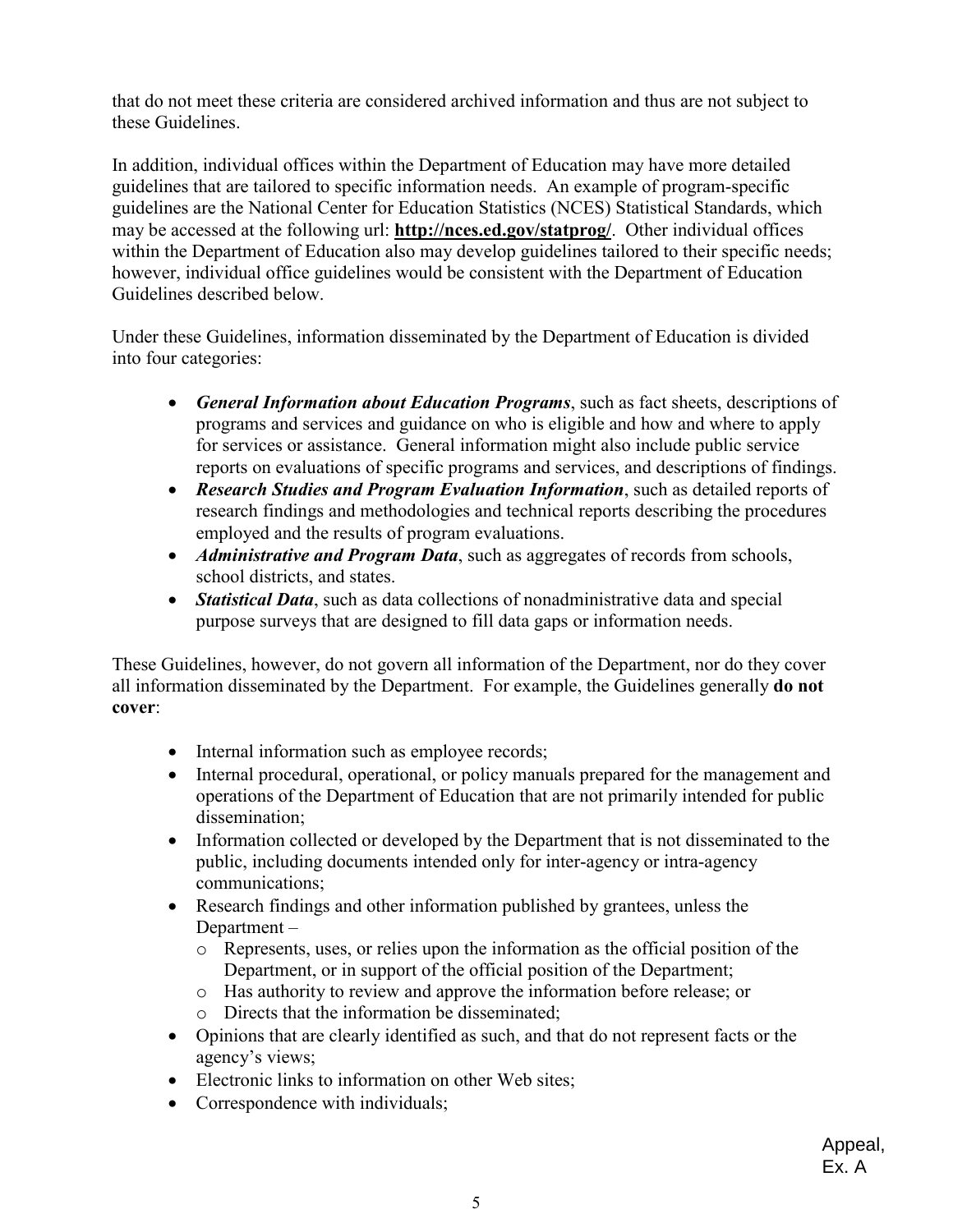- • Responses to requests for information under the Freedom of Information Act, the Federal Advisory Committee Act, and the Privacy Act;
- Press releases, unless they contain new substantive information that was not previously released;
- Congressional testimony that includes data that has previously been disseminated;
- Comments received from the public in response to *Federal Register* notices;
- findings and determinations made in the course of adjudications; • Distributions intended to be limited to subpoenas or adjudicative processes, *i.e.,* the
- Information collected during the course of a Departmental investigation that is not intended to be disseminated to the public, *e.g*.*,* data collected through resolution of an OCR or OIG investigation; and
- Archival records, including previously released information products that are not being relied upon, used for decision-making, or held out as authoritative data.

# **Information Quality**

 accurate, reliable, unbiased, and secure. Department staff will treat information quality as importance. *Influential Information,* that is information that will or does have a clear and These Guidelines assess information quality using three factors: utility, objectivity, and integrity. These elements are intended to ensure that information the Department disseminates is useful, integral to the creation, collection, maintenance, and dissemination of information, and will review products before they are disseminated to ensure that they are consistent with these Guidelines. In particular, information products from the Department will follow the *Guide to Publishing at the U.S. Department of Education*, and all clearance submissions under the Paperwork Reduction Act will explain how the proposed collection of information will yield high quality, objective, and useful data, consistent with OMB's guidelines. Furthermore, the Guidelines provide that the level of quality assurance for information must be tied to its level of substantial impact on public policies or private sector decisions, must meet a higher level of quality as described on page 9 of these Guidelines.

### **Utility**

*Utility refers to the usefulness of the information to its intended users. Utility is achieved by staying informed of information needs and developing new products and services where appropriate. To maximize the utility of influential information, care must be taken in the review stage to ensure that the information can be clearly understood and, where appropriate and to the extent practical, an external user of the information can reproduce the steps involved in producing the information.* 

 understandable to that audience. Ultimately, the Department intends to ensure that the information it disseminates meets the needs of intended users. All information products should be grammatically correct and clearly written in plain English. The target audience should be clearly identified, and the product should be

To ensure the usefulness of Department products, all information products should provide information that will help the Department fulfill its mission "to ensure equal access to education and to promote educational excellence throughout the nation." When appropriate, Department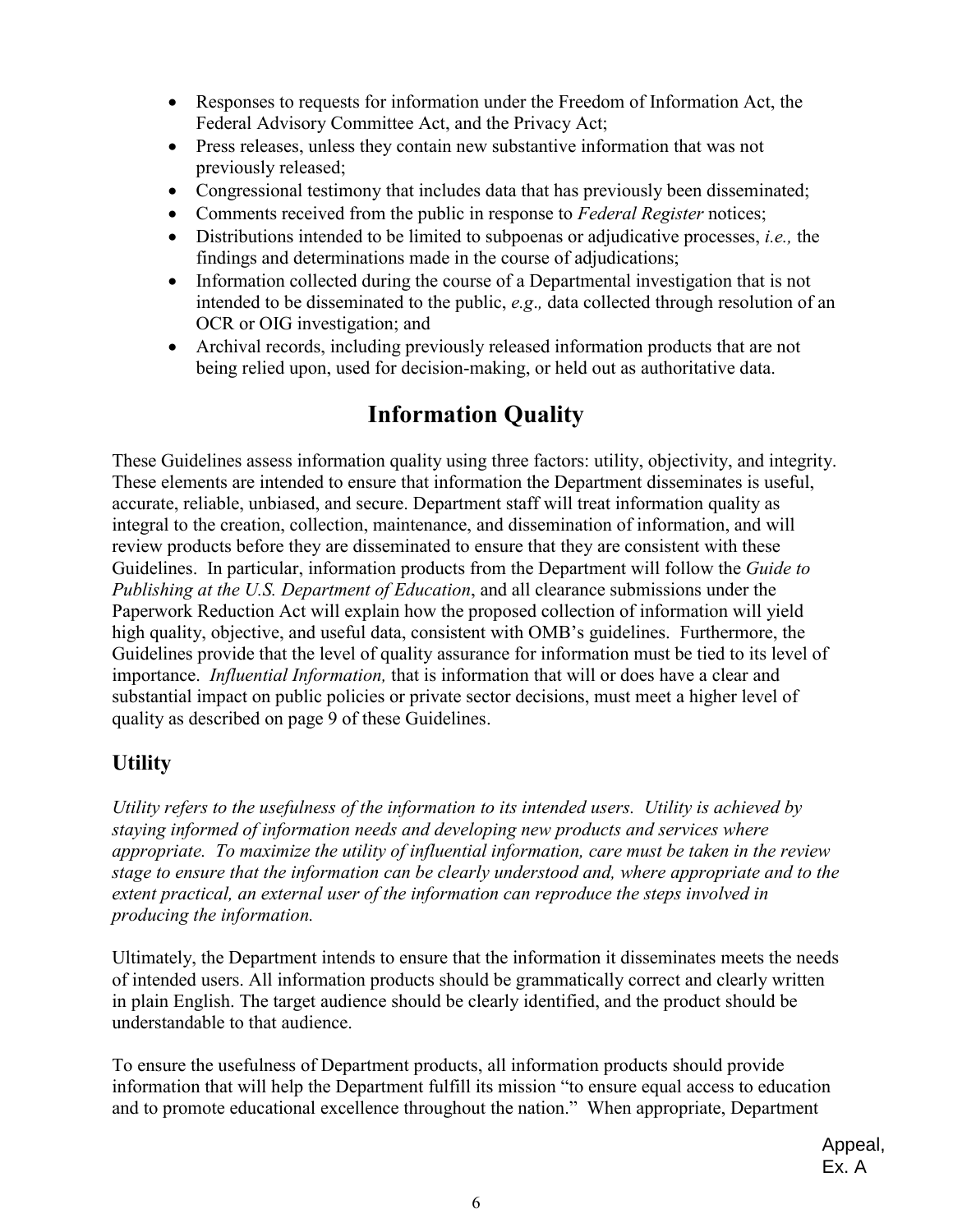products should include contact information for users who seek clarification or further information, or who want to provide feedback.

In particular—

- *General Information* should provide clear and readable descriptions of the Department's programs and services and, where applicable, guidance and assistance, including who is eligible and how and where to apply for services or assistance. It also may include information pertaining to evaluations of specific programs and services, and descriptions of findings.
- *Research Studies and Program Evaluations* should be designed and reviewed to fill the information needs that are identified through internal review, legislative mandates, or input from data users outside the Department.
- and documented in all reports and products released by the Department. • *Administrative and Program Data, e.g.,* aggregate data (or information) derived from records at the school, school district, and state levels, should be carefully described
- *Statistical Data, e.g*., data collections of non-administrative data and special purpose surveys should be designed to fill data gaps or information needs that are identified through internal review, legislative mandates, or input from data users outside the Department, and should be reviewed for how well they fulfill that purpose.

 The Department relies upon internal reviews and analyses, along with feedback from advisory The usefulness of information the Department disseminates will be evaluated from the perspective of the Department, educators, education researchers, policymakers, and the public. committees, educators, education researchers, policymakers, and the public to achieve this. Consistent with OMB's guidance, the Department's goal is to maximize the usefulness of the information and minimize the cost to the government and the public. When disseminating its information products, the Department will utilize varied dissemination channels so that the public, education researchers, and policymakers can locate Department information in an equitable and timely fashion.

# **Objectivity**

*Objectivity refers to the accuracy, reliability, and unbiased nature of information. It is achieved by using reliable information sources and appropriate techniques to prepare information products. Objectivity involves both the content and the presentation of the information. Content should be complete, include documentation of the source of any information used, as well as, when appropriate, a description of the sources of any errors in the data that may affect the quality of the information product. The presentation of the information should be clear and in a proper context so that users can easily understand its meaning.* 

 this performance goal. The Department strives to present information to the public in an accurate, clear, complete, and unbiased manner. In keeping with the OMB Information Quality Guidelines, all information products should undergo editorial and technical peer review to assist the Department in meeting

#### *General Information*

Department of Education information products should be appropriate for the target audience. Each product should: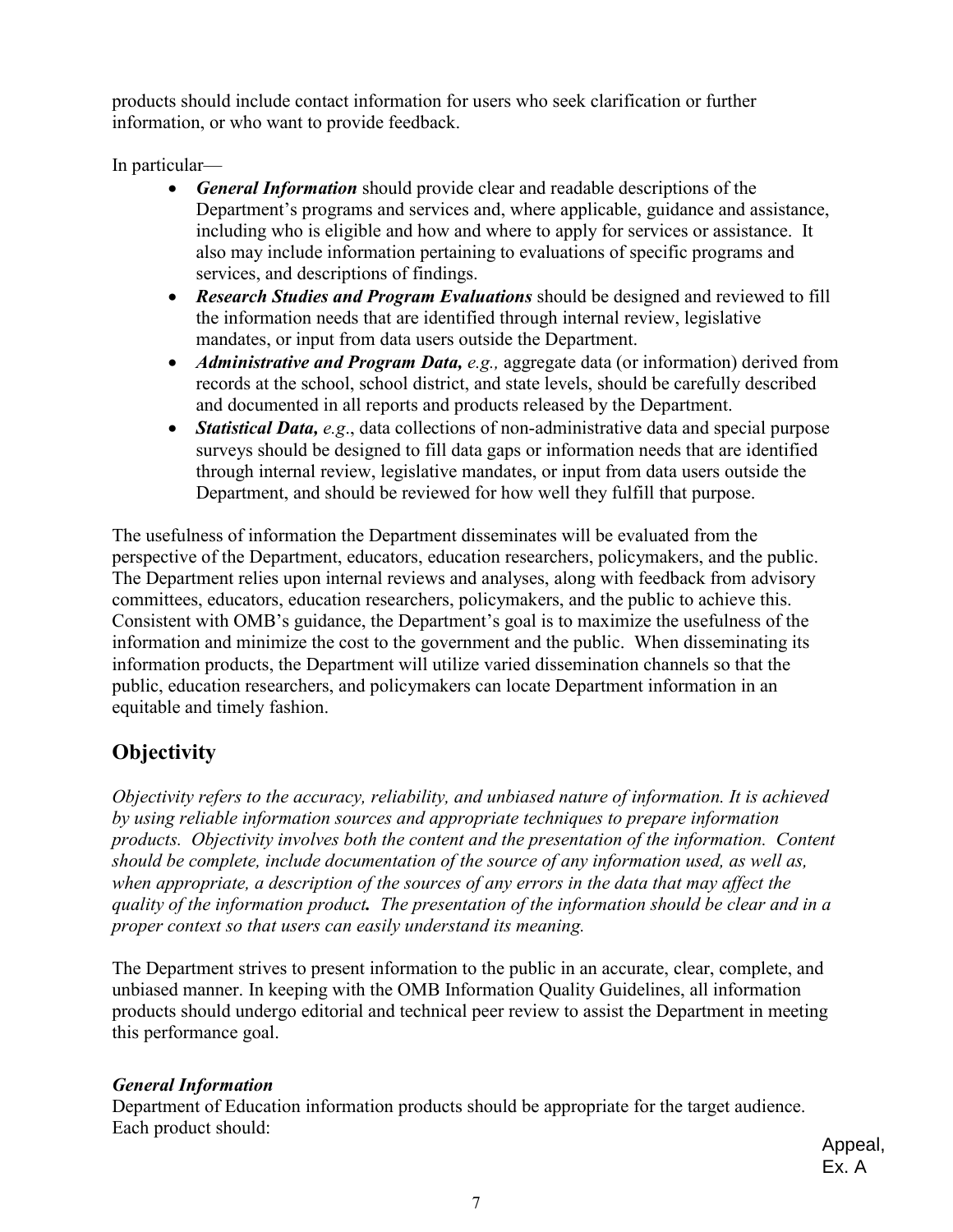- 1. Clearly state the goals or purpose of the information product;
- 2. Include an unbiased presentation of the topic in question;
- 3. If applicable, draw upon peer**-**reviewed, scientific evidence-based research that is appropriately documented;
- 4. Clearly identify data sources, if applicable; and
- 5. Confirm and document the reliability of the data, and acknowledge any shortcomings or explicit errors in any data that is included.

#### *Research and Evaluation Information*

Department of Education research and evaluation information products should, at a minimum: 1. Clearly state the goals or purpose of the topic in question;

- 1. Clearly state the goals or purpose of the topic in question;
- 2. Pose the research or evaluation question in a balanced and unbiased manner;
- 3. Provide an unbiased test of the question;
- 4. Have a research study approach or data collection technique that is well thought out, designed to use state of the art methodologies in the data collection, and be clearly described in the study documentation;
- 5. Present conclusions that are strongly supported by the data;
- 6. Clearly identify data sources, if applicable;
- 7. Confirm and document the reliability of the data, and acknowledge any shortcomings or explicit errors in any data that is included; and
- 8. Undergo peer review.

Department of Education research and evaluation information products documenting cause and effect relationships or evidence of effectiveness should meet the quality standards that will be developed as part of the *What Works Clearinghouse.* 

#### *Administrative and Program Data*

 The Department of Education reports data that rely upon information provided by third parties. These data draw upon aggregates from student record systems or other administrative data (*e.g*., universe studies, including censuses, and other reports based on aggregate administrative data). These data rely upon information provided by third parties. Because of this, the Department does not have full control over the quality of the reported data; the Department intends to, however, identify the source of the information and any shortcomings or limitations of the data if we rely upon it for decision-making purposes. This will facilitate the public's understanding of the strengths and potential weaknesses of these data. Furthermore, as an additional assurance of quality, these data should meet the criteria that are being developed as part of an ongoing Department-wide data standardization and coordination initiative. At a minimum, these standards will require the following:

1. In formulating a data collection plan the goals of the study should be clearly described;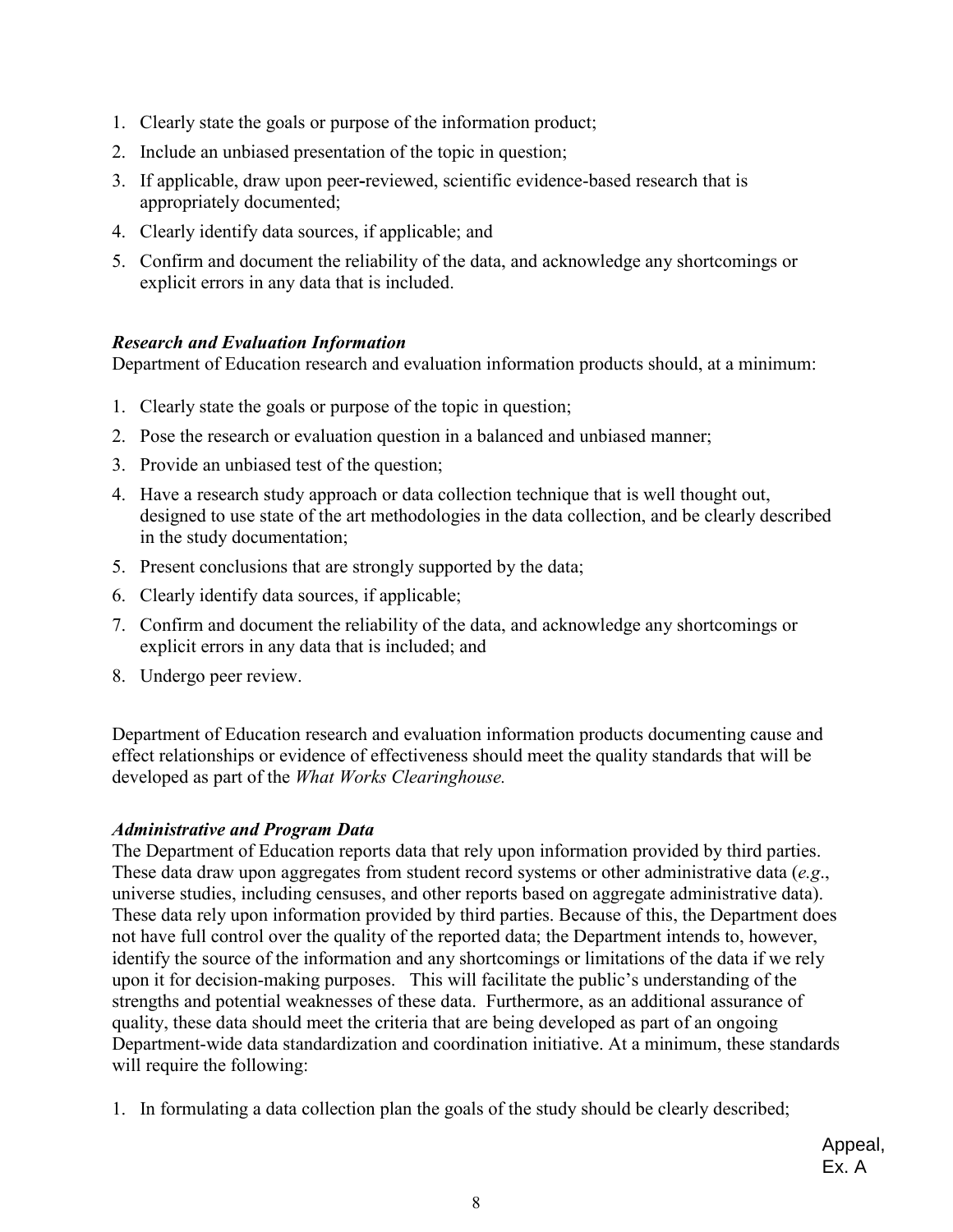- 2. The subjects to be studied and the data to be collected should be clearly defined, using broadly understood concepts and definitions that are consistent with Department data definition handbooks;
- 3. The research study approach or data collection techniques should be well thought out and designed to use state-of-the-art methodologies in the data collection, and should be clearly described in the study documentation;
- 4. In designing the work, every effort should be made to minimize the amount of time required for responding institutions;
- 5. The source of research information or data should be reliable. Data should be collected with survey instruments that have been properly developed and tested;
- 6. Response rates should be monitored during data collection. When necessary, appropriate steps should be taken to ensure the respondents are representative of the population;
- 7. When applicable, care should be taken to ensure the confidentiality of personally identifiable data, as required by law, during the collection, processing, and analysis of the data;
- 8. Upon completion of the work, the findings and data should be processed in a manner sufficient to ensure that the data are edited to help ensure that the data are accurate and reliable;
- 9. The findings and data collection should be properly documented and stored, and the documentation should include an evaluation of the quality of the data with a description of any limitations of the data. In particular, any known limitations of the information should be documented (*e.g*., missing values, amount of nonresponse);
- 10. The analysis should be selected and implemented to ensure that the data are correctly analyzed using modern statistical techniques suitable for hypothesis testing. Techniques may vary from simple tabulations and descriptive analysis to multivariate analysis of complex interrelationships. Care should be taken to ensure that the techniques are appropriate for the data and the questions under inquiry;
- 11. All work should be conducted and released in a timely manner;
- 12. Reports using these data should identify the source(s) of the information, including a citation. Reports should also include:
	- a) The reason the information is provided, its potential uses, and cautions as to inappropriate extractions or conclusions.
	- b) Descriptions of any statistical techniques or mathematical operations applied to the data.
	- c) The identification of other possible sources of potentially corroborating or conflicting information; and
- 13. Prior to dissemination, all reports, data, and documentation should undergo editorial and technical review to ensure accuracy and clarity.

#### *Statistical Data*

Department of Education reports and data collections that draw upon sample survey data should be clearly written, and should follow these Guidelines:

1. In formulating a data collection plan, the goals of the study should be clearly described;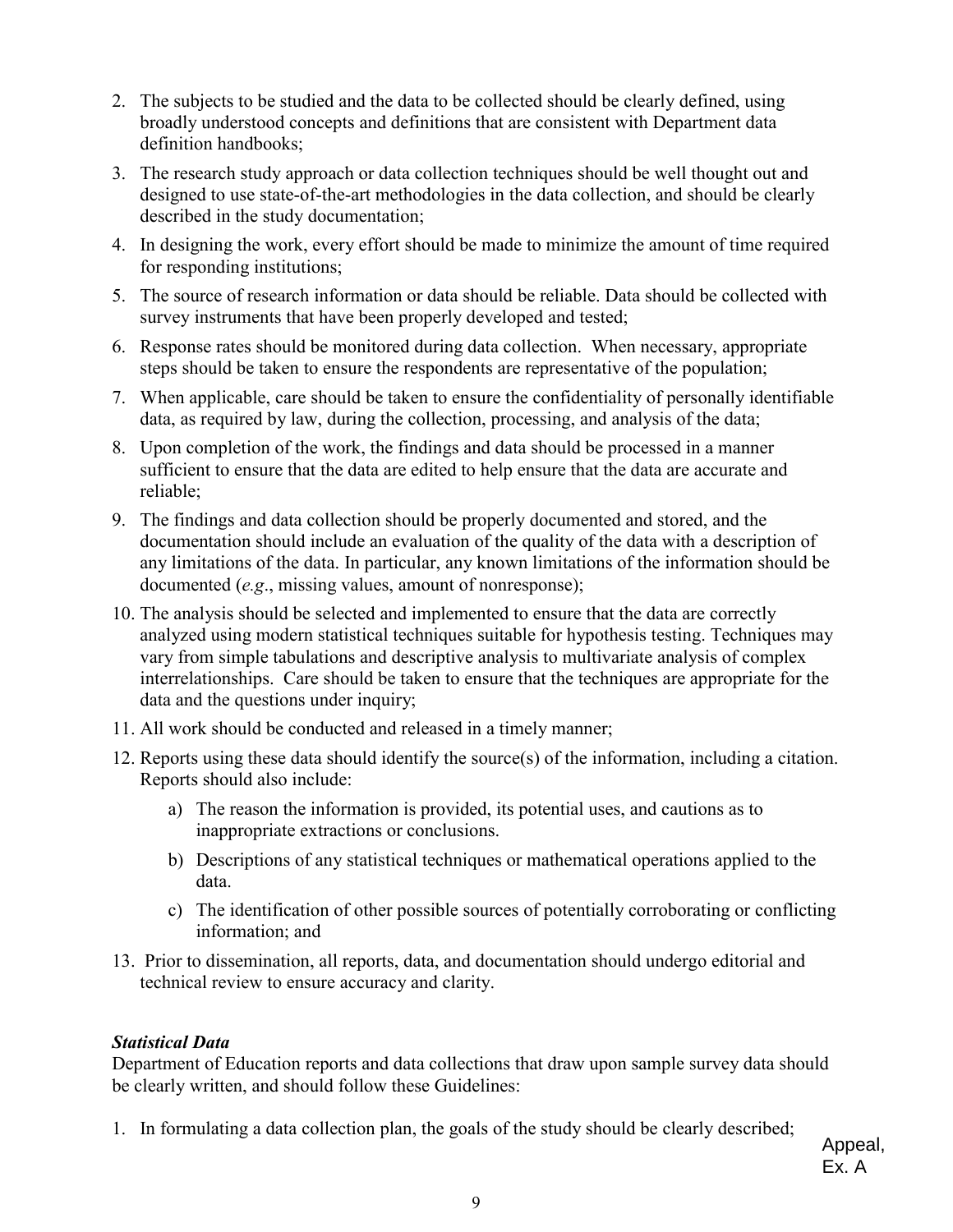- 2. The subjects to be studied and the data to be collected should be clearly defined, using broadly understood concepts and definitions that are consistent with Department data definition handbooks;
- designed to use state-of-the-art methodologies in the data collection and should also be 3. The research study approach or data collection techniques should be well thought out and clearly described in the study documentation;
- 4. In designing the work, every effort should be made to minimize the amount of time required for study participants;
- 5. The source of data should be reliable. The sample should be drawn from a complete list of items to be tested or evaluated, and the appropriate respondents should be identified, correctly sampled, and queried with survey instruments that have been properly developed and tested;
- steps should be taken to ensure that the respondents are a representative sample; 6. Response rates should be monitored during data collection. When necessary, appropriate
- 7. Care should be taken to ensure the confidentiality of personally identifiable data, as required by law, during research/data collection, processing, and analysis of the resulting data;
- 8. Upon completion of the work, the data should be processed in a manner sufficient to ensure that the data are cleaned and edited to help ensure that the data are accurate and reliable;
- 9. The findings and data collection should be properly documented and stored, and the documentation should include an evaluation of the quality of the data with a description of any limitations of the data. In particular, any known limitations of the information should be documented (*e.g*., missing values, amount of nonresponse);
- the documentation, such as: 10. Data should be capable of being reproduced or replicated based on information included in
	- a) The source(s) of the information;
	- b) The date the information was current;
	- c) Any known limitations on the information;
	- d) The reason that the information is provided;
	- e) Descriptions of any statistical techniques or mathematical operations applied to source data; and
	- f) Identification of other sources of potentially corroborating or conflicting information.
- preparation error, processing error, sampling errors, and nonresponse errors); 11. If secondary analysis of data is employed, the source should be acknowledged, the reliability of the data should be confirmed and documented, and any shortcomings or explicit errors should be acknowledged (*e.g.,* the representativeness of the data, measurement error, data
- data and the questions under inquiry; 12. The analysis should be selected and implemented to ensure that the data are correctly analyzed using modern statistical techniques suitable for hypothesis testing. Techniques may vary from simple tabulations and descriptive analysis to multivariate analysis of complex interrelationships. Care should be taken to ensure that the techniques are appropriate for the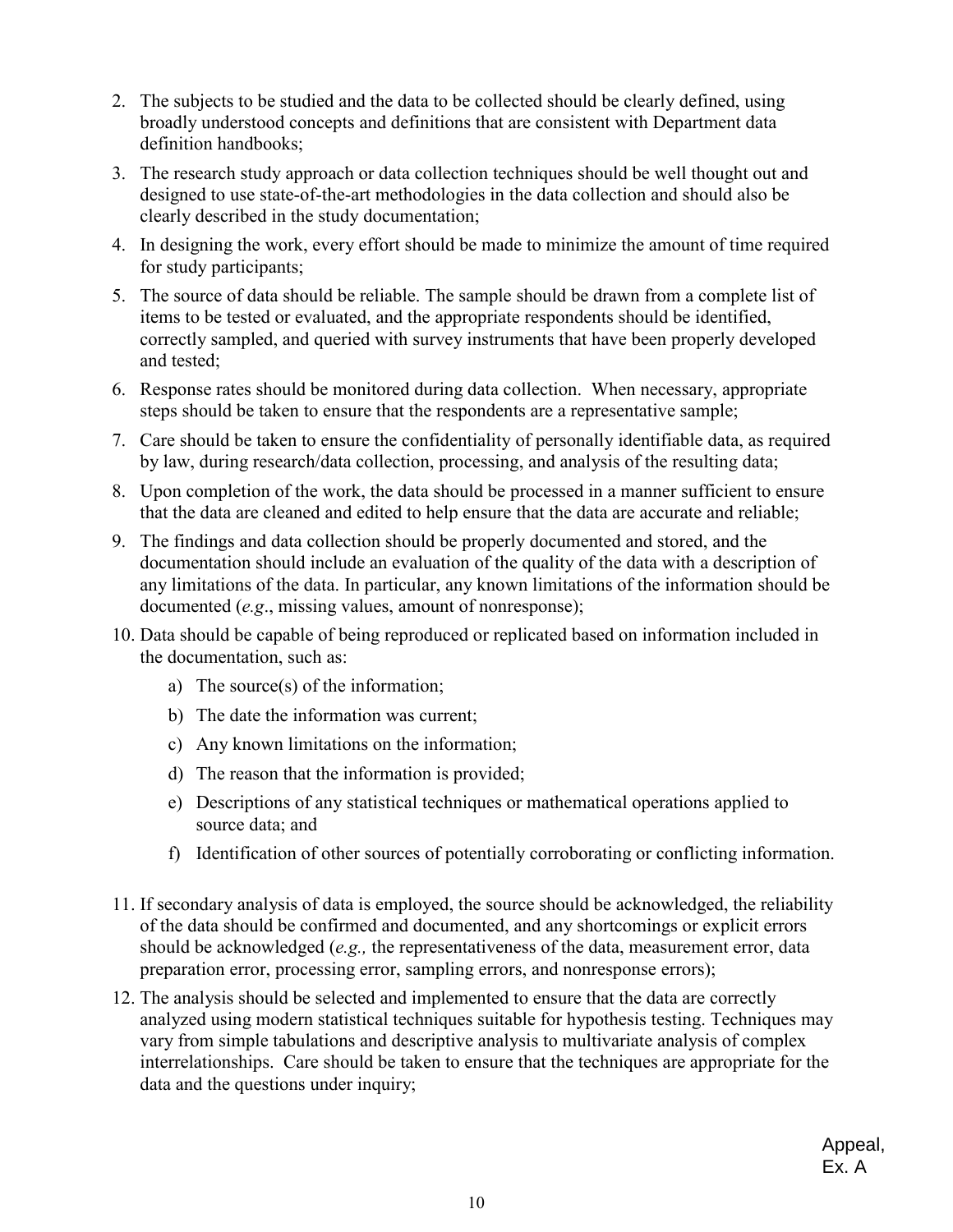- 13. Reports should include the reason the information is provided, its potential uses, and cautions as to inappropriate extractions or conclusions, and the identification of other sources of potentially corroborating or conflicting information;
- 14. Descriptions of the data and all analytical work should be reported in sufficient detail to ensure that the findings could be reproduced using the same data and methods of analysis; this includes the preservation of the data set used to produce the work;
- 15. Prior to dissemination all reports, data, and documentation should undergo editorial and technical review to ensure accuracy and clarity. Qualified technical staff and peers both inside and outside the Department should do the technical review;
- 16. All work should be conducted and released in a timely manner; and
- 17. There should be established procedures to correct any identified errors. These procedures may include the publication of errata sheets, revised publications, or Web postings.

### **Integrity**

*Integrity refers to the security or protection of information from unauthorized access or revision. Integrity ensures that the information is not compromised through corruption or falsification*.

The Department strives to protect the information it collects, uses, and disseminates to the public from unauthorized disclosure, alteration, loss, or destruction. Statutory and administrative guidelines to protect the integrity of Department information include the following:

- Privacy Act;
- Freedom of Information Act;
- OMB Circulars A-123, A-127, and A-130;
- Federal Policy for the Protection of Human Subjects;
- Family Educational Rights and Privacy Act;
- Computer Security Act of 1987;
- Government Information Security Reform Act; and
- National Education Statistics Act, as amended by the USA Patriot Act.

Under the Privacy Act, the Department safeguards personally identifiable information that it gathers and maintains about individuals in a system of records. The Department is also highly protective of administrative records and sample survey data that include personally identifiable information, especially survey data that are collected under pledges of confidentiality.

Under the Computer Security Act of 1987, the Department of Education has identified all federal computer systems that contain sensitive information and has implemented security plans to protect these systems, so as to protect sensitive information against loss, misuse, disclosure or modification. In this context, sensitive information includes data covered under the Privacy Act and information that could affect the conduct of federal programs.

### **Influential Information**

Government information that is particularly influential needs to meet higher quality standards, and in particular must be reproducible. Per the OMB guidelines, information is designated as influential if the Department determines that the information is reasonably likely to have a clear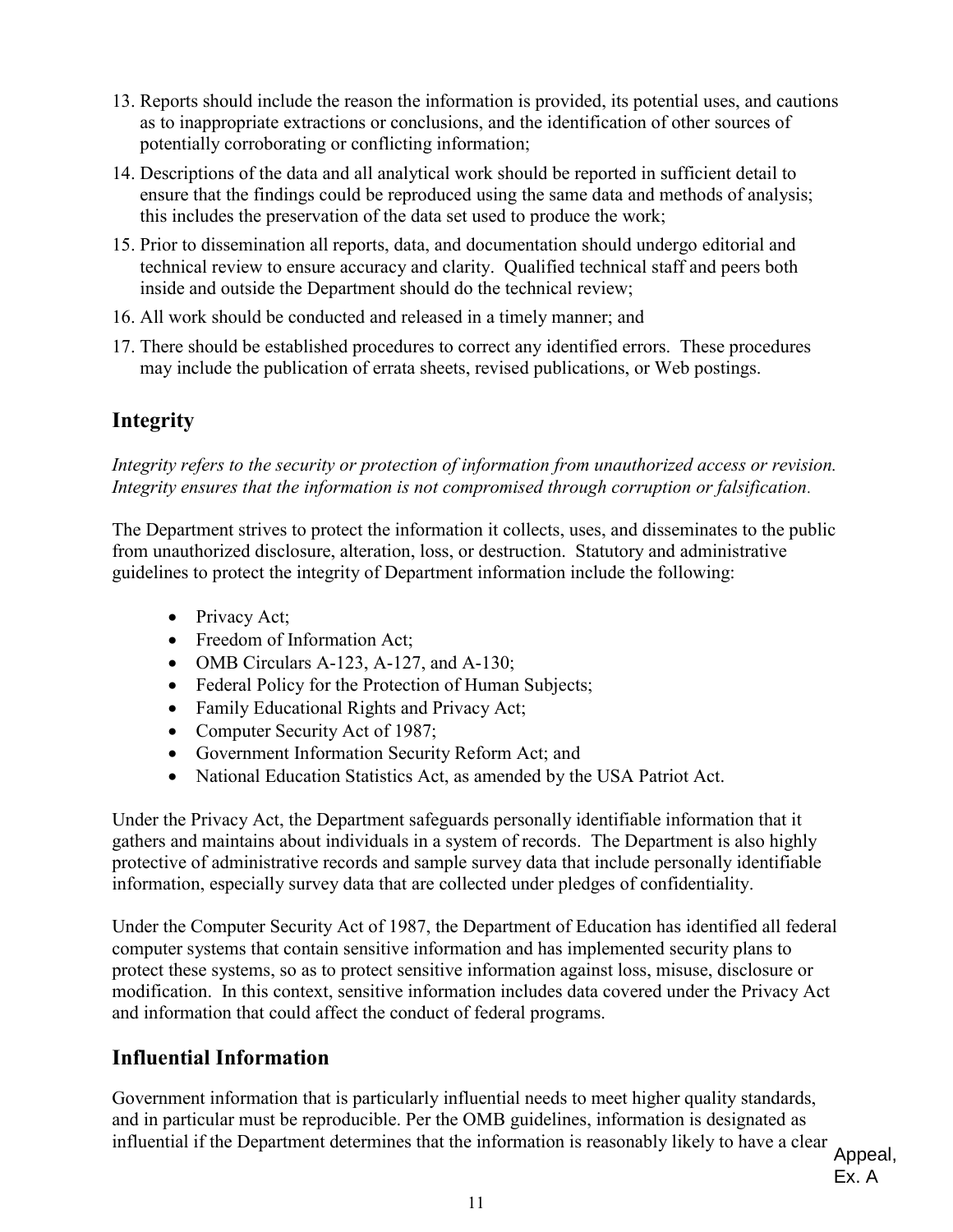and substantial impact on public policies or private sector decisions if disseminated. Scientific, financial, and statistical information all may be considered influential. Individual programs within the Department of Education may designate certain classes of scientific, financial, and statistical information as influential.

For example, institutional data on the total number of student borrowers who enter repayment on Stafford loans during a specific fiscal year, and related data on the subset of students who default statistical information as influential.<br>For example, institutional data on the total number of student borrowers who enter repayment<br>Stafford loans during a specific fiscal year, and related data on the subset of students Stafford loan borrowers at each postsecondary institution. These default rates are compared to established thresholds for high and low default rates, resulting in sanctions for institutions with high default rates and reduced administrative burden for institutions with low default rates. Given this use, these data and the calculations used in computing the rates and in setting the thresholds are influential. Similarly, the data and formulas used in determining program allocation of funds in areas such as special education, adult education, and Title I are influential.

As specified in the OMB guidelines, influential information must be accompanied by supporting documentation that allows an external user to understand clearly the information and be able to reproduce it, or understand the steps involved in producing it. With respect to original and supporting data related thereto, the Department will assure reproducibility for such data according to commonly accepted scientific, financial, or statistical standards for that type of data, taking into account any ethical and confidentiality constraints. In the case of influential analytic  results, the mathematical and statistical processes used to produce the report must be described in sufficient detail to allow an independent analyst to substantially reproduce the findings using the original data and identical methods. In situations where the public cannot access the data and methods due to other compelling interests such as privacy, intellectual property or other confidentiality protections, the Department will apply especially rigorous robustness checks to analytic results and document what checks were undertaken. 

# **Information Correction Requests and Appeals**

Effective October 1, 2002**,** the Department of Education will allow any affected person to request the correction of information the Department disseminates that does not comply with applicable OMB and Department of Education information quality guidelines. An affected person is an individual or an entity that may use, benefit or be harmed by the disseminated information at issue.

Most Department information products include the names of knowledgeable staff that can assist users in understanding the information presented, and in determining whether there is an error that warrants action using the correction process described in this section. Users of the Department's information should consult with the contact person listed in the product before filing a formal request for correction.

### **Information Correction Requests**

In the Department of Education's correction request process, the burden of proof rests with the requester. An affected person who believes that information the Department disseminates does not adhere to the information quality guidelines of OMB or the Department, or an office of the Department that has issued program-specific guidelines, and who would like to request correction of specific information, needs to provide the following information: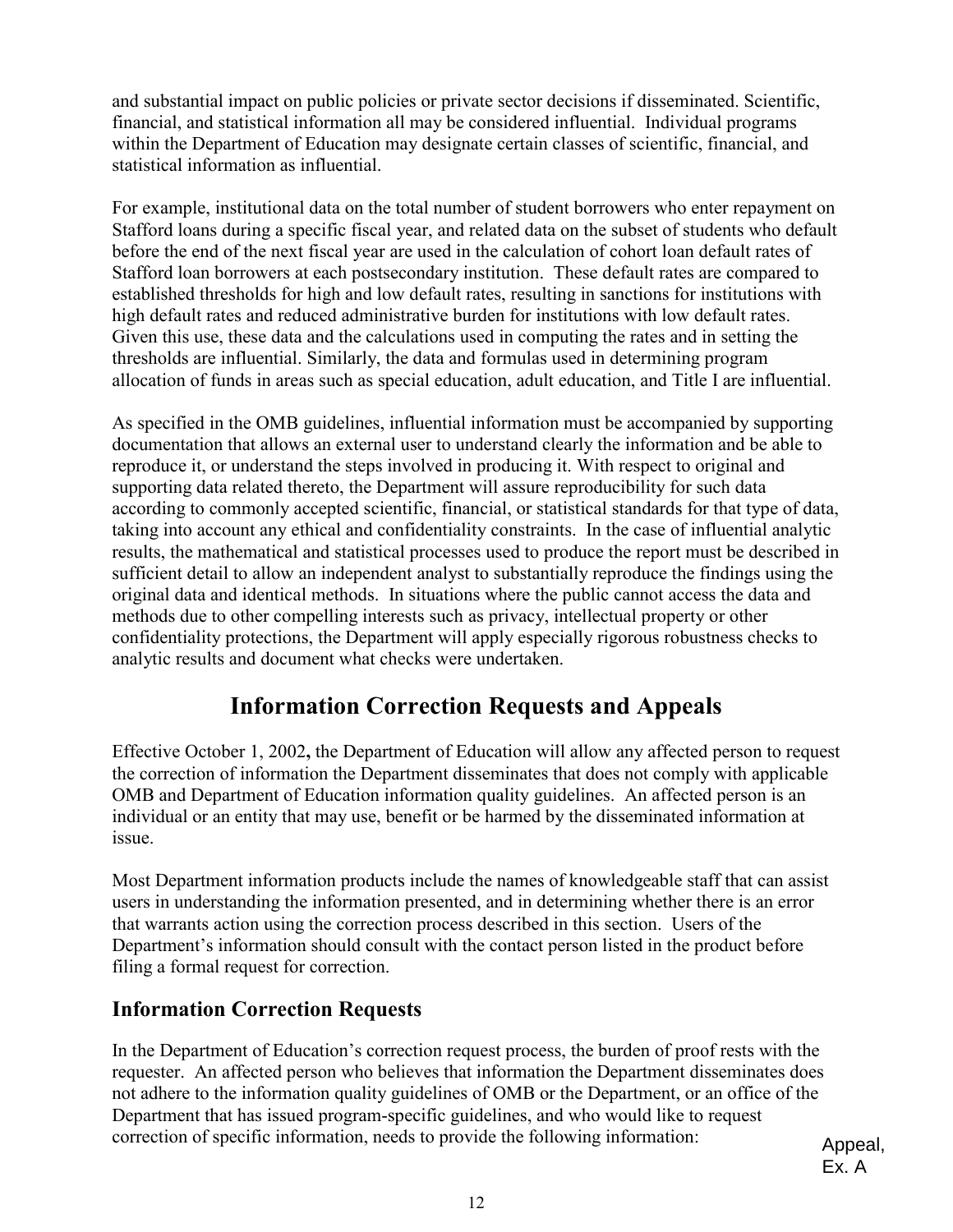- Identification of the requester (*i.e.,* name, mailing address, telephone number, and organizational affiliation, if any);
- A detailed description of the information that the requester believes does not comply with the Department's or OMB's guidelines, including the exact name of the data collection or report, the disseminating office and author, if known, and a description of the specific item in question;
- Potential impacts on the requester from the information identified for correction (*i.e*., describe the requestor's interest in the information and how the requestor is affected by the information in question); and
- describe clearly and specifically the elements of the information quality guidelines • An explanation of the reason(s) that the information should be corrected (*i.e*., that were not followed).

This information should be provided to the Branch Chief for the Information Management Branch, Office of the Chief Information Officer at the following address:

> 550  $12<sup>th</sup>$  Street, SW Branch Chief, Information Management Branch Office of the Chief Information Officer U.S. Department of Education PCP Room 9175 Washington, DC 20202 ATTN: Information Quality Request

Alternatively, requesters may submit e-mail requests to the following address: ["ofoinformationquality@ed.gov.](mailto:ofoinformationquality@ed.gov)" Requesters should indicate that they are submitting an Information Quality Request in the subject line of the e-mail.

#### **Review**

The Branch Chief for the Information Management Branch will review the request and determine whether it contains all the information required for a complaint. If the request is unclear or incomplete, the Department will seek clarification from the requester.

 correction is warranted, and if so, what corrective action it will take. Any corrective action will significance of the error on the use of the information, the magnitude of the error, and the cost of If the request is clear and complete, the Branch Chief will forward it to the appropriate program office(s) for a response to the requester. The responsible office(s) will determine whether a be determined based on the nature and timeliness of the information involved, as well as the undertaking a correction.

comments. The Department may choose to provide an earlier response, if doing so is Comments about information on which the Department has sought public comment, such as rulemaking or studies cited in a rulemaking**,** will be responded to through the public comment process, or through an individual response if there was no published process for responding to all appropriate, and will not delay issuance of the final action in the matter.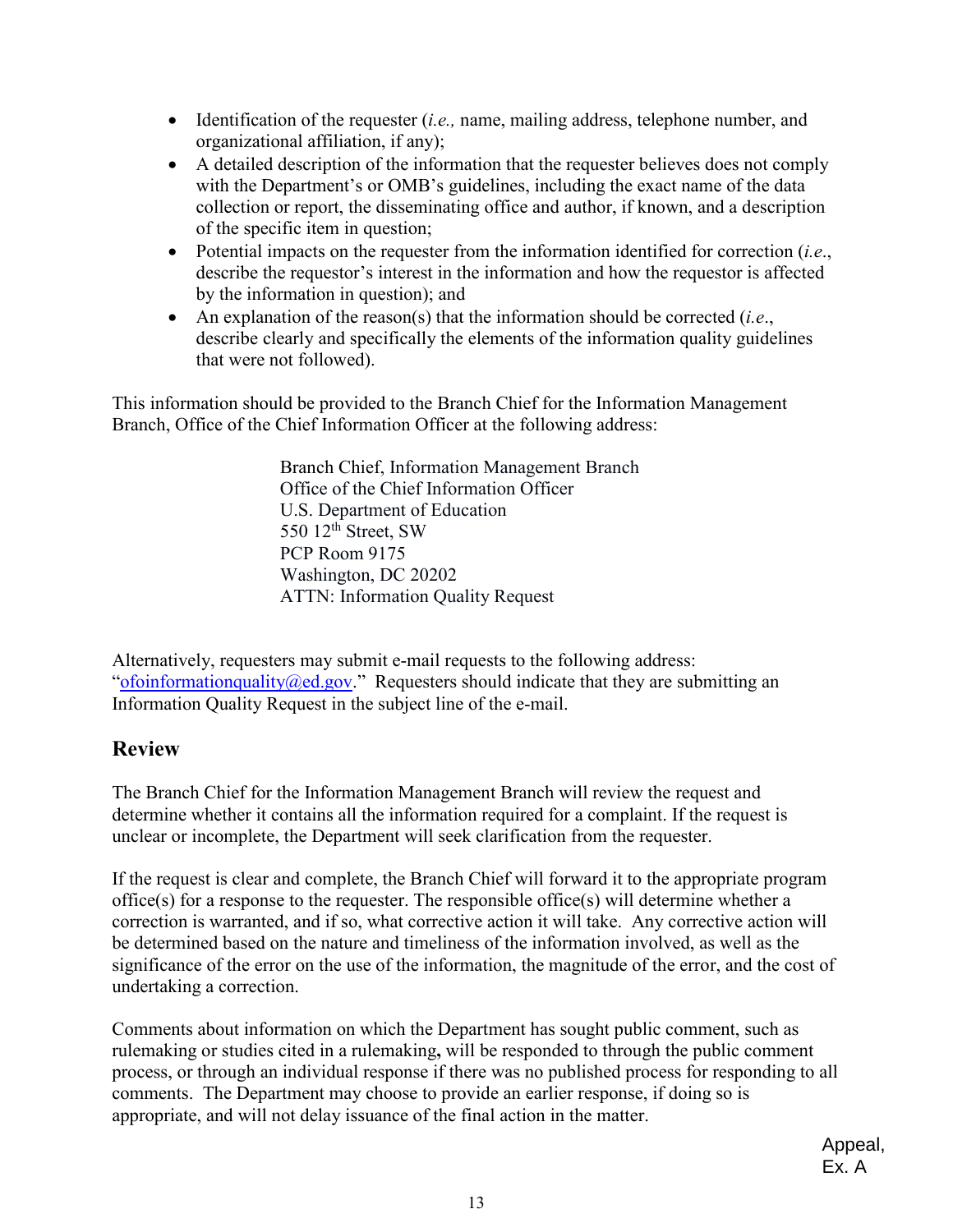correction that is appropriate for the nature and timeliness of the information involved. In The Department is not required to change the content or status of information simply based on the receipt of a request for correction. The Department may reject a request that appears to be made in bad faith or without justification, and is only required to undertake the degree of addition, the Department need not respond substantively to requests that concern information not covered by the information quality guidelines.

### **Response**

 process further. For requests that merit review **–**  The Department will respond to all requests for correction within 120 calendar days of the Branch Chief's receipt of the request, including requests that the Department elects not to

- take to respond. The appropriate program office will be responsible for determining • If the request is clear and complete, the Department's response will explain the findings of the review, or will inform the requester if more time is needed to complete the review, the reason(s) for the additional time, and an estimate of the time it will what action is necessary and, if an error was made, it will determine the appropriate level of correction.
- the requester. In the case of an unclear or incomplete request, the requester may submit additional clarifying information if he or she so chooses. However, the • If the request is incomplete or unclear, the Branch Chief will seek clarification from deadline for the Department's review and response will be based upon the date the clarifying information is received.

Once a decision is made, the response will explain to the requester that he or she has a right to appeal the decision. Copies of all Department correspondence related to Information Quality Requests will be maintained by the Branch Chief.

### **Appeals**

 corrective action, if any), he or she may appeal to the Department's Chief Information Officer If a requester is not satisfied with the Department's decision on the request (including the within thirty (30) calendar days of receipt of the Department's decision. This administrative appeal must include a copy of the initial request, a copy of the Department's decision, and a letter explaining why he or she believes the Department's decision was inadequate, incomplete, or in error.

This appeal information should be provided to the Department's Chief Information Officer at the following address:

550  $12<sup>th</sup>$  Street, SW Chief Information Officer U.S. Department of Education